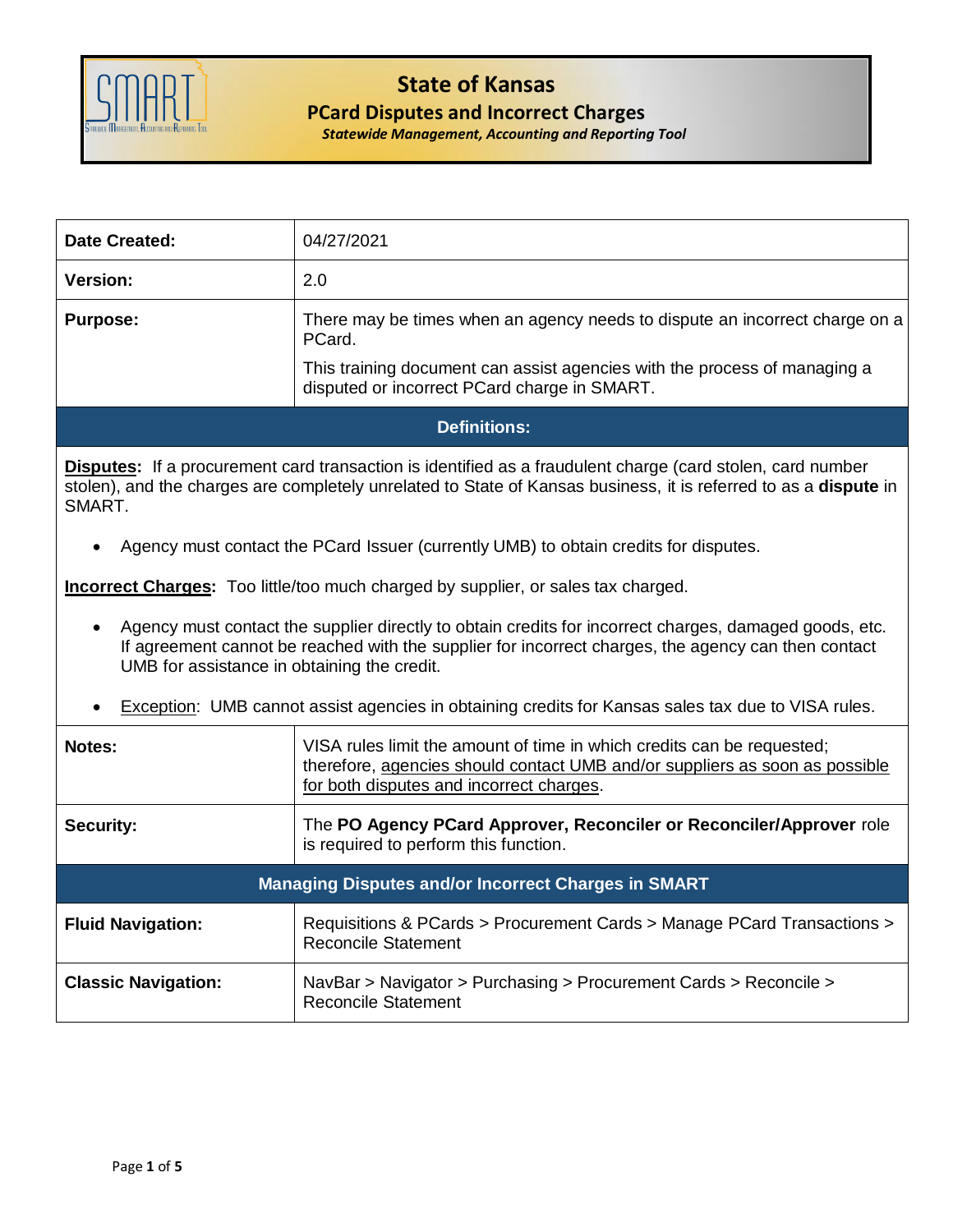| Use the Reconcile<br><b>Statement Search page</b><br>criteria to locate PCard<br>transactions to be reconciled.<br>Click the Search button.<br>Note: It can be helpful to<br>clear or extend the<br>Transaction date field beyond<br>the one-month that defaults<br>in.                                                           | econcile Statement Search<br>$\overline{\mathbf{v}}$<br><b>Role Name</b><br><b>Employee ID</b><br>$\hbox{\tt Q}$<br>Name<br>Q<br>$\overline{\mathbf{v}}$<br>Card Issue<br><b>Card Number</b><br><b>Transaction Number</b><br>Merchan<br>Exact Match<br><b>Sequence Number</b><br><b>Line Number</b><br><b>Billing Date</b><br>$\mathsf Q$<br>To<br>$\mathsf Q$<br><b>Statement Status</b><br>$\backsim$<br>$\overline{\mathcal{S}}$<br><b>Budget Status</b><br>$\overline{\mathbf{v}}$<br><b>Chartfield Status</b><br>Transaction Date 03/23/2021<br>To 04/22/2021 [11]<br>信<br><b>Charge Type</b><br>$\checkmark$<br><b>Posted Date</b><br>m<br>曲<br>Rows Per Page<br>50<br>Auto Save When Scrolling Through Chunks<br>Clea                                                                                                                                                                                                                                            |
|-----------------------------------------------------------------------------------------------------------------------------------------------------------------------------------------------------------------------------------------------------------------------------------------------------------------------------------|-------------------------------------------------------------------------------------------------------------------------------------------------------------------------------------------------------------------------------------------------------------------------------------------------------------------------------------------------------------------------------------------------------------------------------------------------------------------------------------------------------------------------------------------------------------------------------------------------------------------------------------------------------------------------------------------------------------------------------------------------------------------------------------------------------------------------------------------------------------------------------------------------------------------------------------------------------------------------|
| On the Reconcile<br>Statement page select the<br><b>Billing tab.</b>                                                                                                                                                                                                                                                              | concile Statement<br>Procurement Card Transactions<br>Display Unmasked Card Number<br>Run Budget Validation on Save<br>nk Stat<br>$\vert$ H $\vert$<br>EF Q<br>Transaction<br>Transaction<br>Amount<br><b>Trans Date</b><br>* Status<br>Card Issue<br>Card Nu<br>$\overline{\phantom{a}}$<br>$37$ $\Box$<br>68.<br>UMB<br>09/24/2020<br>Initial<br><b><i>RRAINGER</i></b><br>$\overline{\phantom{a}}$<br>27.60<br>38<br>$\Box$<br>09/24/2020<br>Initia<br>39 $\Box$<br>$\check{~}$<br>UMB<br>09/14/2020<br>Initial<br>10.7                                                                                                                                                                                                                                                                                                                                                                                                                                              |
| Enter an appropriate<br>Description and enter the<br>amount that is being disputed<br>(incorrect) in Dispute<br>Amount.                                                                                                                                                                                                           | Reconcile Statement<br><b>Procurement Card Transactions</b><br>Display Unmasked Card Number<br>Run Budget Validation on Save<br>1 to 50 of 67<br>Bank Statement<br>羁<br>37-45 of 50 v<br>$\hbox{\footnotesize Q}$<br>$\blacksquare$<br>$\blacktriangleleft$<br>$\blacktriangleright$<br>  View<br>Billing<br>Transaction<br>$\parallel$<br><b>Billing</b><br><b>Credit Collected</b><br><b>Description</b><br><b>Reference</b><br><b>Billing Date</b><br><b>Prepaid Ref</b><br><b>Dispute Amount</b><br>Currency<br>Amount<br>□<br>09/28/2020<br>68.17 USD<br>33.43<br>37<br>Overcharge<br>□<br>09/28/2020<br>27.50 USD<br>38<br>6483887498<br>0.00                                                                                                                                                                                                                                                                                                                     |
| Select the Transaction tab<br>and insure that disputed row<br><b>Status</b> remains as <b>Initial</b> or<br>Staged until the credit for the<br>disputed amount is received.<br>Click the <b>Save</b> button.                                                                                                                      | Reconcile Statement<br><b>Procurement Card Transactions</b><br>Display Unmasked Card Number<br>Run Budget Validation on Save<br>Bank Statement<br>冊<br>$\alpha$<br>$\vert 4 \vert$<br>$\parallel$ 37-45 of 50 $\sqrt{}$<br>Transaction<br>B na<br>ШÞ<br><b>Transaction Amount</b><br>* Status<br><b>Trans Date</b><br>Merchant <sup>v</sup><br>Currency<br>Card Issuer<br>Card Number<br>Employee Name                                                                                                                                                                                                                                                                                                                                                                                                                                                                                                                                                                  |
| <b>Note: If a Dispute Amount</b><br>has been entered and the<br>PCard transaction status is<br>changed to <b>Approved</b> the<br>entire PCard transaction<br>amount will build to a PCard<br>voucher and be paid.<br>Entering a value in the<br><b>Dispute Amount field will</b><br><b>NOT</b> stop a payment from<br>being made. | $\Box$<br>37<br><b>UMB</b><br>GRAINGER<br>Staged<br>68.17 USD<br>09/24/2020<br>$\checkmark$<br>$\Box$<br>38<br>UMB<br>09/24/2020<br>GRAINGER<br>Initial<br>$\checkmark$<br>27.50 USD<br>□<br>39<br>$\checkmark$<br>16.15 USD<br><b>UMB</b><br>09/14/2020<br><b>GRAINGER</b><br>Initial<br>□<br>$\checkmark$<br>40<br><b>UMB</b><br>09/16/2020<br>Initial<br><b>USD</b><br>$\Box$<br>$\checkmark$<br>41<br>UMB<br>09/29/2020<br><b>USD</b><br>Initial<br>$\Box$<br>$\check{~}$<br><b>UMB</b><br><b>USD</b><br>$42\,$<br>09/18/2020<br>Initial<br>□<br>$\checkmark$<br>43<br>UMB<br>09/25/2020<br><b>USD</b><br>Initial<br>П<br>44<br><b>UMB</b><br>09/22/2020<br><b>USD</b><br>Approved<br>$\checkmark$<br>.<br>$\Box$<br>45<br>1,8,183<br>09/19/2020<br>sz no USD<br>Initial<br>≺<br>Ý<br>$\Box$ Clear All<br>Select All<br>Stage<br>Approve<br><b>Validate Budget</b><br>Verify<br>rchase Detalls<br>Sollit Line<br>Distribution Template<br>iearch<br>Refresh<br>Save |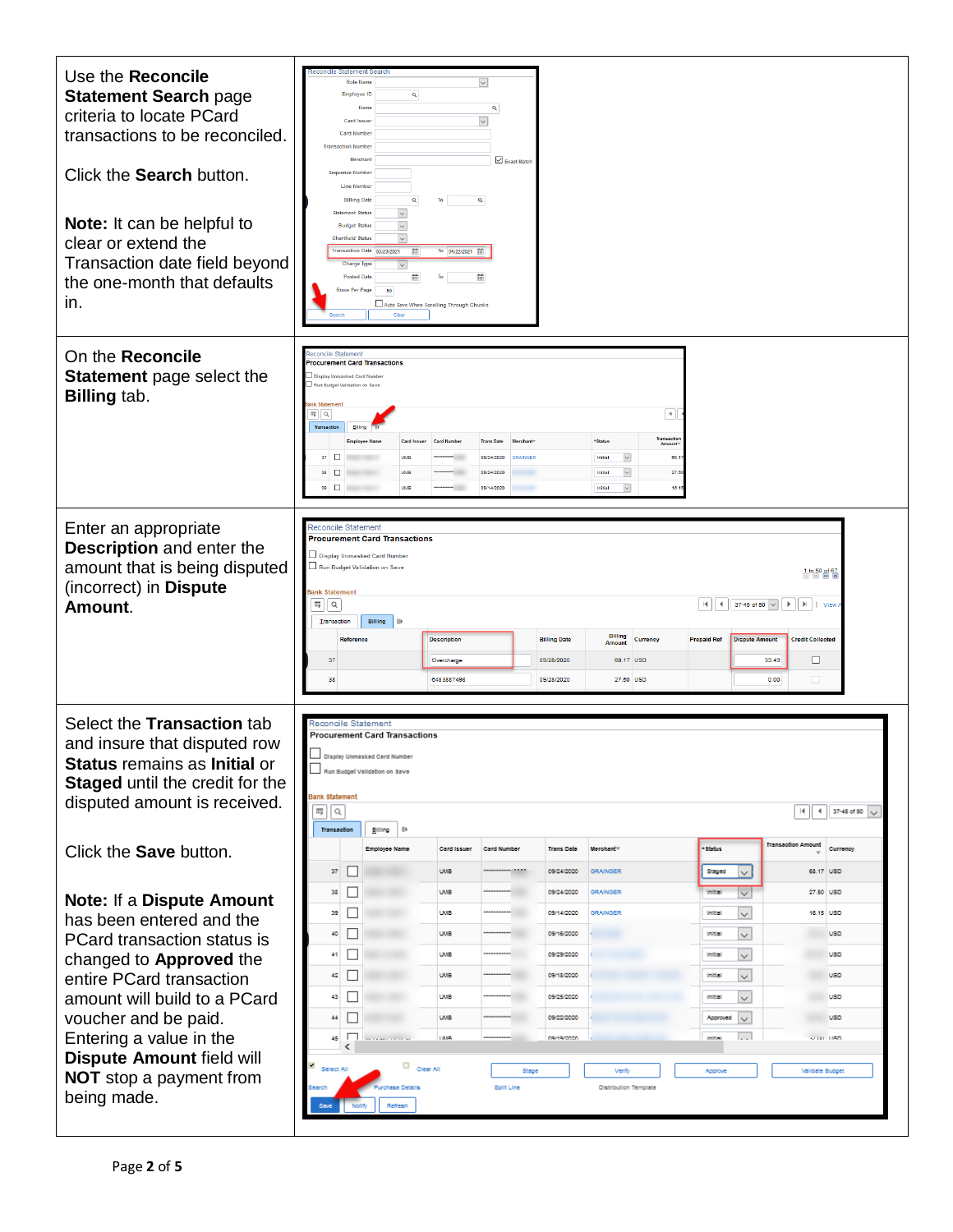| <b>Review Disputed Transactions</b>                                                                                                                                                                                                                                                    |                                                                                                                                                                                                                                                                                                                                                                                                                                                                                                                                                                                                                                                                                                                                                                     |  |  |  |  |  |  |
|----------------------------------------------------------------------------------------------------------------------------------------------------------------------------------------------------------------------------------------------------------------------------------------|---------------------------------------------------------------------------------------------------------------------------------------------------------------------------------------------------------------------------------------------------------------------------------------------------------------------------------------------------------------------------------------------------------------------------------------------------------------------------------------------------------------------------------------------------------------------------------------------------------------------------------------------------------------------------------------------------------------------------------------------------------------------|--|--|--|--|--|--|
| <b>Fluid Navigation:</b>                                                                                                                                                                                                                                                               | Requisitions & PCards > Procurement Cards > Manage PCard Transactions ><br><b>Review Disputes</b>                                                                                                                                                                                                                                                                                                                                                                                                                                                                                                                                                                                                                                                                   |  |  |  |  |  |  |
| <b>Classic Navigation:</b>                                                                                                                                                                                                                                                             | NavBar > Navigator > Purchasing > Procurement Cards > Reconcile > Review<br><b>Disputes</b>                                                                                                                                                                                                                                                                                                                                                                                                                                                                                                                                                                                                                                                                         |  |  |  |  |  |  |
| Note:                                                                                                                                                                                                                                                                                  | The Review Disputes page is a tool provided to assist with tracking PCard<br>transactions that are in dispute.<br>Neither the Dispute Amount or the Credit Collected fields have functionality<br>behind them that would prevent payments from happening. They are to be<br>used strictly for tracking purposes.                                                                                                                                                                                                                                                                                                                                                                                                                                                    |  |  |  |  |  |  |
| Use the Review Disputes<br>Search page to review<br>transactions that have<br>disputed amounts associated<br>to them.<br>Click the Search button.<br>Note: It can be helpful to<br>clear or extend the<br>Transaction date field beyond<br>the one-month that defaults<br>in.          | Review Disputes Search<br>$\check{~}$<br><b>Role Name</b><br><b>Employee ID</b><br>Q<br>Name<br>Q<br>$\sim$<br><b>Card Issuer</b><br><b>Card Number</b><br><b>Transaction Number</b><br><b>Merchant</b><br>Exact Match<br><b>Sequence Number</b><br><b>Line Number</b><br>Q<br><b>Billing Date</b><br>To<br>Q<br><b>Statement Status</b><br>$\smallsmile$<br><b>Budget Status</b><br><b>Chartfield Status</b><br>$\overline{}$<br>To 04/22/2021<br>Transaction Date 03/23/2021<br><b>Charge Type</b><br>$\check{~}$<br>osted Date<br>笽<br>To<br>曲<br>Clear                                                                                                                                                                                                          |  |  |  |  |  |  |
| The Review Disputes page<br>shows all PCard transactions<br>with:<br>an associated<br>$\bullet$<br><b>Disputed Amount</b><br>that has not been<br>$\bullet$<br>collected<br>and not built to<br>voucher<br>Comments can be entered<br>by selecting the Comments<br>& Attachments icon. | <b>Review Disputes</b><br><b>Procurement Card Transactions</b><br>Display Unmasked Card Number<br>ons with Disput<br>冊<br>1-2 of 2 $\vert \vee$<br>Q<br>$\rightarrow$<br>Billing<br><b>Transaction</b><br>Cardholder<br>$\mathbf{H}$<br>ransaction<br><b>Collected</b><br><b>Trans Date</b><br><b>Dispute Amount</b><br><b>Card Number</b><br><b>Description</b><br>Currency<br>Merchant<br><b>Amount</b><br>$\circ$<br>□<br>33.43<br>09/24/2020<br>68.17 USD<br><b>GRAINGER</b><br>Overcharge<br>$\circ$<br>$\Box$<br><b>Review Disputes</b><br><b>Procurement Card Transactions</b><br>Display Unmasked Card Number<br><b>Transactions with Dispute</b><br>1-2 of 2 $\vert \vee \vert$<br>Ħ,<br>$\alpha$<br>$\sim$<br>Billing<br>Cardholder<br><b>Transaction</b> |  |  |  |  |  |  |
|                                                                                                                                                                                                                                                                                        | <b>Transaction</b><br><b>Collected</b><br><b>Card Number</b><br><b>Trans Date</b><br>Currency<br><b>Merchant</b><br><b>Description</b><br>Amount<br><b>Amount</b><br>□<br>◠<br>09/24/2020<br>68.17 USD<br><b>GRAINGER</b><br>33.43<br>Overcharge<br>$\Box$<br>$\circ$                                                                                                                                                                                                                                                                                                                                                                                                                                                                                               |  |  |  |  |  |  |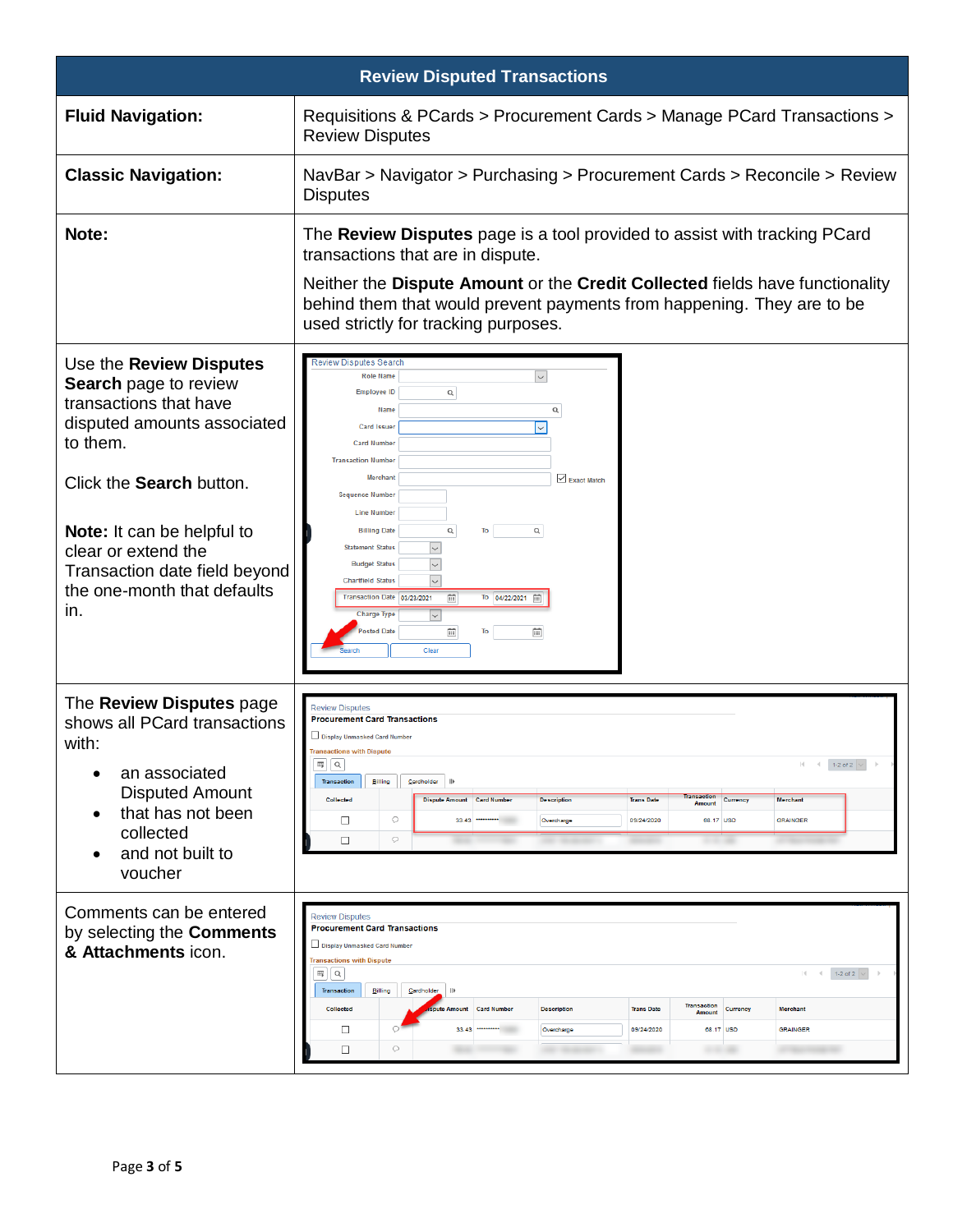| Enter a comment and/or<br>attachment then click the OK<br>button.                                                                                                                                | Line 1<br>Description Overcharge<br>Reference<br><b>Transaction Line Comments</b>                                                                                                                                                                                          | <b>ProCard Comments</b>                                                                                                                                                                                     | Q                                     |                                                         | Hel<br>$\Rightarrow$ $\Rightarrow$ $\Rightarrow$ $\Rightarrow$ View Al |                                        |                                    |                                                                 |
|--------------------------------------------------------------------------------------------------------------------------------------------------------------------------------------------------|----------------------------------------------------------------------------------------------------------------------------------------------------------------------------------------------------------------------------------------------------------------------------|-------------------------------------------------------------------------------------------------------------------------------------------------------------------------------------------------------------|---------------------------------------|---------------------------------------------------------|------------------------------------------------------------------------|----------------------------------------|------------------------------------|-----------------------------------------------------------------|
| <b>Note: Comment and</b><br>attachments on <b>ProCard</b><br><b>Comments</b> stay with the<br>transaction and are also<br>viewable from the Reconcile<br>Statement page.                         | Comments<br>Contacted supplier about incorrect charge Date, Time<br><b>Associated Document</b><br>Attachment                                                                                                                                                               | Attach                                                                                                                                                                                                      | $\checkmark$<br>Status Active<br>View |                                                         | $+$<br>æ<br>Delete                                                     |                                        |                                    |                                                                 |
| Once the credit is received,<br>the agency can select the<br><b>Collected check box from</b><br>the Review Disputes page.                                                                        | <b>Review Disputes</b><br><b>Procurement Card Transactions</b><br>Display Unmasked Card Number<br><b>Transactions with Dispute</b><br>HŞ.<br>$\mathsf Q$<br><b>Transaction</b><br>Billing                                                                                  | Cardholder<br>$\mathbb{I}$                                                                                                                                                                                  |                                       |                                                         | <b>Transaction</b>                                                     |                                        |                                    | $1-2$ of $2$                                                    |
| Click the Save button                                                                                                                                                                            | <b>Collected</b><br>$\odot$<br>☑<br>$\circ$<br>Save<br>Notify                                                                                                                                                                                                              | <b>Dispute Amount</b><br><b>Card Number</b><br>33.43                                                                                                                                                        | <b>Description</b><br>Overcharge      | <b>Trans Date</b><br>09/24/2020                         | <b>Amount</b>                                                          | <b>Currency</b><br>68.17 USD           | <b>Merchant</b><br><b>GRAINGER</b> |                                                                 |
|                                                                                                                                                                                                  |                                                                                                                                                                                                                                                                            | <b>Completing Transaction After Receiving Credit</b>                                                                                                                                                        |                                       |                                                         |                                                                        |                                        |                                    |                                                                 |
| Back on the Reconcile<br>Statement page, the<br>comments entered on the<br>Review Disputes page are<br>accessible from the<br><b>Comments &amp; Attachments</b><br>icon.<br>Click the OK button. | Reconcile Statement<br><b>Procurement Card Transact</b><br>Display Unmasked Card Num<br>Run Budget Validation on Sav<br><b>Bank Statement</b><br>$\mathbb{E} \left\  \alpha \right\ $<br>Comments:<br>Transaction<br>Billing   III<br><b>Card Number</b><br>37<br>42<br>43 | Line 30<br>Description Overcharge<br>Reference<br><b>Transaction Line Comments</b><br>Contacted supplier about incorrect charge Date, Time<br><b>Associated Document</b><br>Attachment<br>Cancel<br>Refresh | <b>ProCard Com</b><br>Attach          | $\alpha$<br>Status Active<br>$\vert \vee \vert$<br>View | $H = 1$ of 1 $\sqrt{ }$<br>Delete                                      | Help<br>I View All<br>$+   -$<br>休眠    |                                    |                                                                 |
| The Credit Collected<br>checkbox will display as<br>checked from the Reconcile<br>Statement page, Billing tab.                                                                                   | Reconcile Statement<br><b>Procurement Card Transactions</b><br>Display Unmasked Card Number<br>Run Budget Validation on Save<br>Bank Statement<br>Ηÿ<br>$\alpha$<br>Billing                                                                                                |                                                                                                                                                                                                             |                                       |                                                         |                                                                        | $\blacksquare$<br>$\blacktriangleleft$ | 10-18 of 50 $\vert \vee$           | 1 to 50 of 6<br>$\blacktriangleright$<br>  Vie<br>$\rightarrow$ |
|                                                                                                                                                                                                  | Transaction                                                                                                                                                                                                                                                                |                                                                                                                                                                                                             |                                       | <b>Billing</b>                                          |                                                                        |                                        |                                    |                                                                 |
|                                                                                                                                                                                                  | Reference                                                                                                                                                                                                                                                                  | <b>Description</b>                                                                                                                                                                                          | <b>Billing Date</b>                   | <b>Amount</b>                                           | Currency                                                               | <b>Prepaid Ref</b>                     | <b>Dispute Amount</b>              | <b>Credit Collecter</b>                                         |
|                                                                                                                                                                                                  | 10                                                                                                                                                                                                                                                                         |                                                                                                                                                                                                             | 10/01/2020                            |                                                         | <b>USD</b>                                                             |                                        | 0.00                               | $\Box$                                                          |
|                                                                                                                                                                                                  | 11                                                                                                                                                                                                                                                                         |                                                                                                                                                                                                             | 09/18/2020                            | 238.75 USD                                              |                                                                        |                                        | 0.00                               | $\Box$                                                          |
|                                                                                                                                                                                                  |                                                                                                                                                                                                                                                                            |                                                                                                                                                                                                             |                                       |                                                         |                                                                        |                                        |                                    |                                                                 |
|                                                                                                                                                                                                  | 12                                                                                                                                                                                                                                                                         |                                                                                                                                                                                                             | 09/18/2020<br>09/18/2020              | 93.07 USD                                               |                                                                        |                                        | 0.00                               | $\Box$                                                          |
|                                                                                                                                                                                                  | 13<br>14                                                                                                                                                                                                                                                                   | Overcharge                                                                                                                                                                                                  | 09/28/2020                            | 82.13 USD<br>68.17 USD                                  |                                                                        |                                        | 0.00<br>33.43                      | $\Box$                                                          |
|                                                                                                                                                                                                  | 15                                                                                                                                                                                                                                                                         | 6483887498                                                                                                                                                                                                  | 09/28/2020                            | 27.50 USD                                               |                                                                        |                                        | 0.00                               | $\mathbin{\boxdot}$                                             |